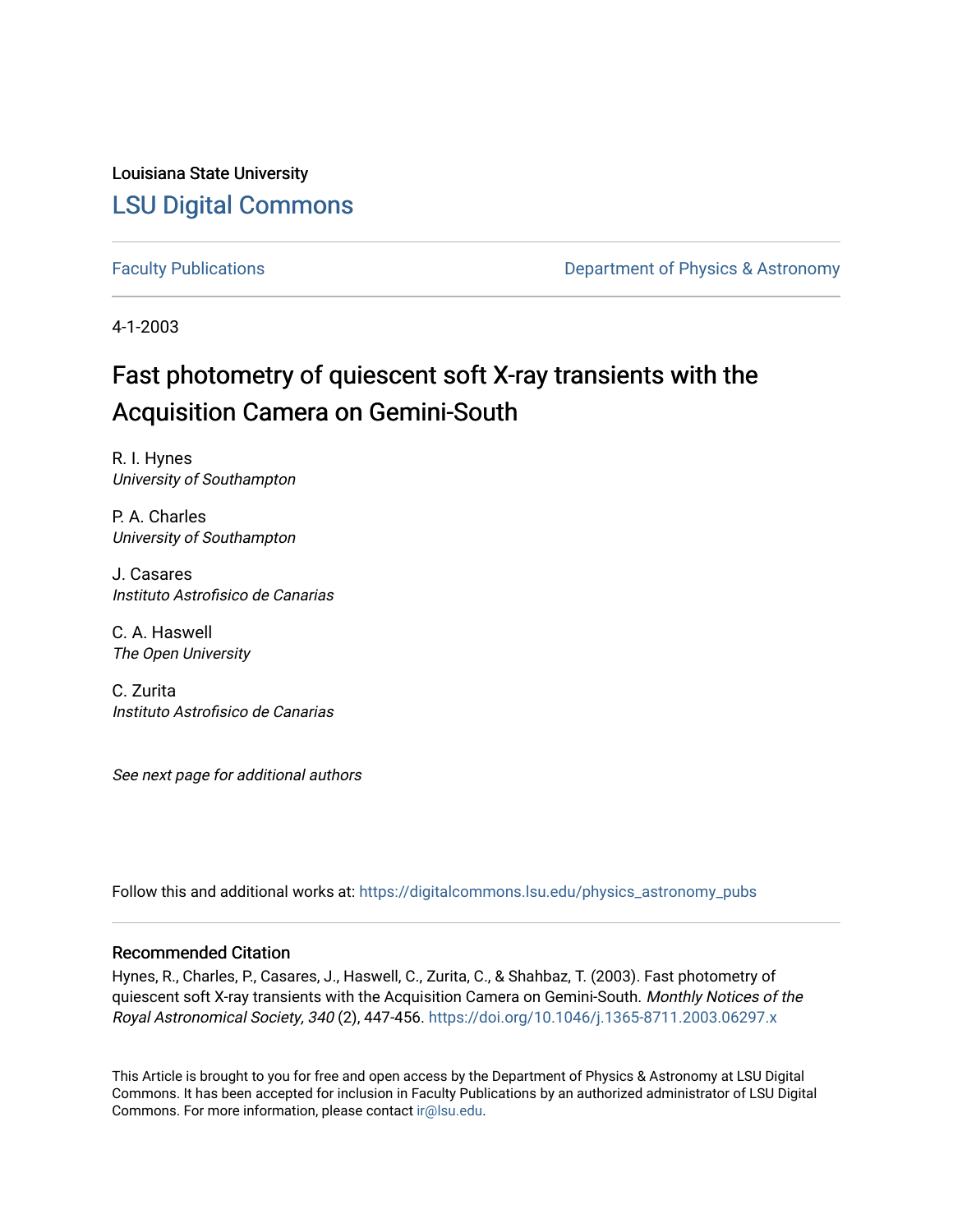### Authors

R. I. Hynes, P. A. Charles, J. Casares, C. A. Haswell, C. Zurita, and T. Shahbaz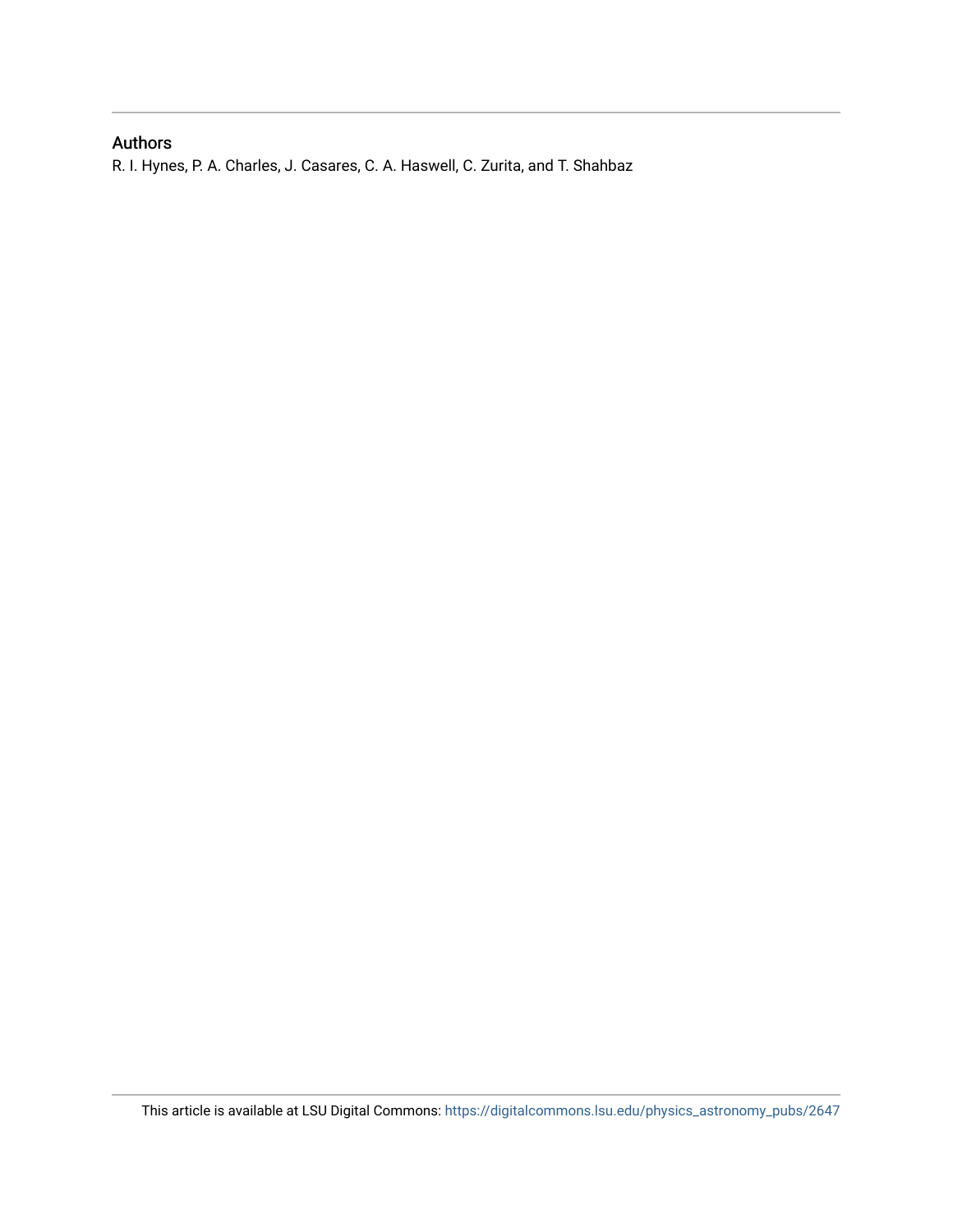## **Fast photometry of quiescent soft X-ray transients with the Acquisition Camera on Gemini-South**

R. I. Hynes,  $1.2*+$  P. A. Charles, <sup>1</sup> J. Casares, <sup>3</sup> C. A. Haswell, <sup>4</sup> C. Zurita<sup>3</sup> and T. Shahbaz<sup>3</sup>

<sup>1</sup>*Department of Physics and Astronomy, University of Southampton, Southampton SO17 1BJ*

<sup>2</sup>*Astronomy Department, The University of Texas at Austin, 1 University Station C1400, Austin, Texas 78712-0259, USA*

<sup>4</sup>*Department of Physics and Astronomy, The Open University, Walton Hall, Milton Keynes MK7 6AA*

Accepted 2002 November 20. Received 2002 October 31

#### **ABSTRACT**

We present a compilation of high time-resolution photometric observations of quiescent soft X-ray transients obtained with the Acquisition Camera on Gemini-South. A0620−00 (V616 Mon) was observed with a short cycle time and high precision. Superimposed on the ellipsoidal modulation we find several prominent flares together with weaker continual variability. The flares seen sample a shorter time-scale than those reported in previous observations, with rise times as low as 30 s or less; most flares show unresolved peaks. The power density spectrum (PDS) of A0620−00 appears to exhibit band-limited noise closely resembling the X-ray PDS of black hole candidates in their low states, but with the low-frequency break at a lower frequency. X-ray Nova Muscae 1991 (XN Mus 1991, GU Mus) shows much largeramplitude flares than A0620−00, and if a break is present it is at a lower frequency. X-ray Nova Velorum 1993 (XN Vel 1993, MM Vel) shows very little flaring and is, like A0620−00, dominated by the ellipsoidal modulation. We discuss the possible origins for the flares. They are clearly associated with the accretion flow rather than an active companion, but whether they originate in the outer disc, or are driven by events in the inner region, is not yet resolved. The similarities of the PDS to those of low/hard-state sources would support the latter interpretation, and the low break frequency is as would be expected if this frequency approximately scales with the size of an inner evaporated region. We also report the discovery of a new variable star only 14 arcsec from XN Mus 1991. This appears to be a W UMa star, with an orbital period of about 6 h.

**Key words:** accretion, accretion discs – binaries: close – stars: individual: GU Mus – stars: individual: MM Vel – stars: individual: V616 Mon.

#### **1 INTRODUCTION**

Soft X-ray transients (SXTs), also referred to as X-ray novae and black hole X-ray transients, are low-mass X-ray binaries in which long periods of quiescence, typically decades, are punctuated by very dramatic X-ray and optical outbursts, often accompanied by radio activity (Tanaka & Shibazaki 1996; Cherepashchuk 2000). In outburst, a number of X-ray spectral states are seen, most commonly the high/soft state and the low/hard state. An intermediate and a very high state have also been identified. In the high/soft state, X-ray emission is dominated by thermal emission from an accretion disc extending to close to the last stable orbit around a black hole. In the low/hard state, the inner disc is believed to be truncated and emission

E-mail: rih@astro.as.utexas.edu †Hubble Fellow.

appears to originate from an extended corona. Direct support for this picture is provided by the low/hard-state source, XTE J1118+480 (Hynes et al. 2000), in which an inner disc radius of at least 50  $R_{\rm Sch}$ , and probably ∼350 R<sub>Sch</sub>, is required (McClintock et al. 2001; Chaty et al. 2002). A similar scenario is advanced by various advective models for the quiescent state (see Narayan, Garcia & McClintock 2002, and references therein), but with the disc truncated at larger radii,  $10^3$ – $10^5$   $R_{\text{Sch}}$ . Attempts have been made to unify these spectral states within the advective picture Esin et al. (1997), and Esin et al. (2001) did achieve some success in fitting the broad-band spectrum of the low/hard-state source XTE J1118+480 with an advective model.

The states of SXTs are classified by their X-ray timing properties as well as by their spectra. With the exception of the quiescent state, these have been well studied (e.g. van der Klis 1995; Wijnands & van der Klis 1999). The high/soft state shows a low level of red noise, with no detected low-frequency break. The low/hard state and

<sup>3</sup>*Instituto de Astrof´ısica de Canarias, 38200 La Laguna, Tenerife, Spain*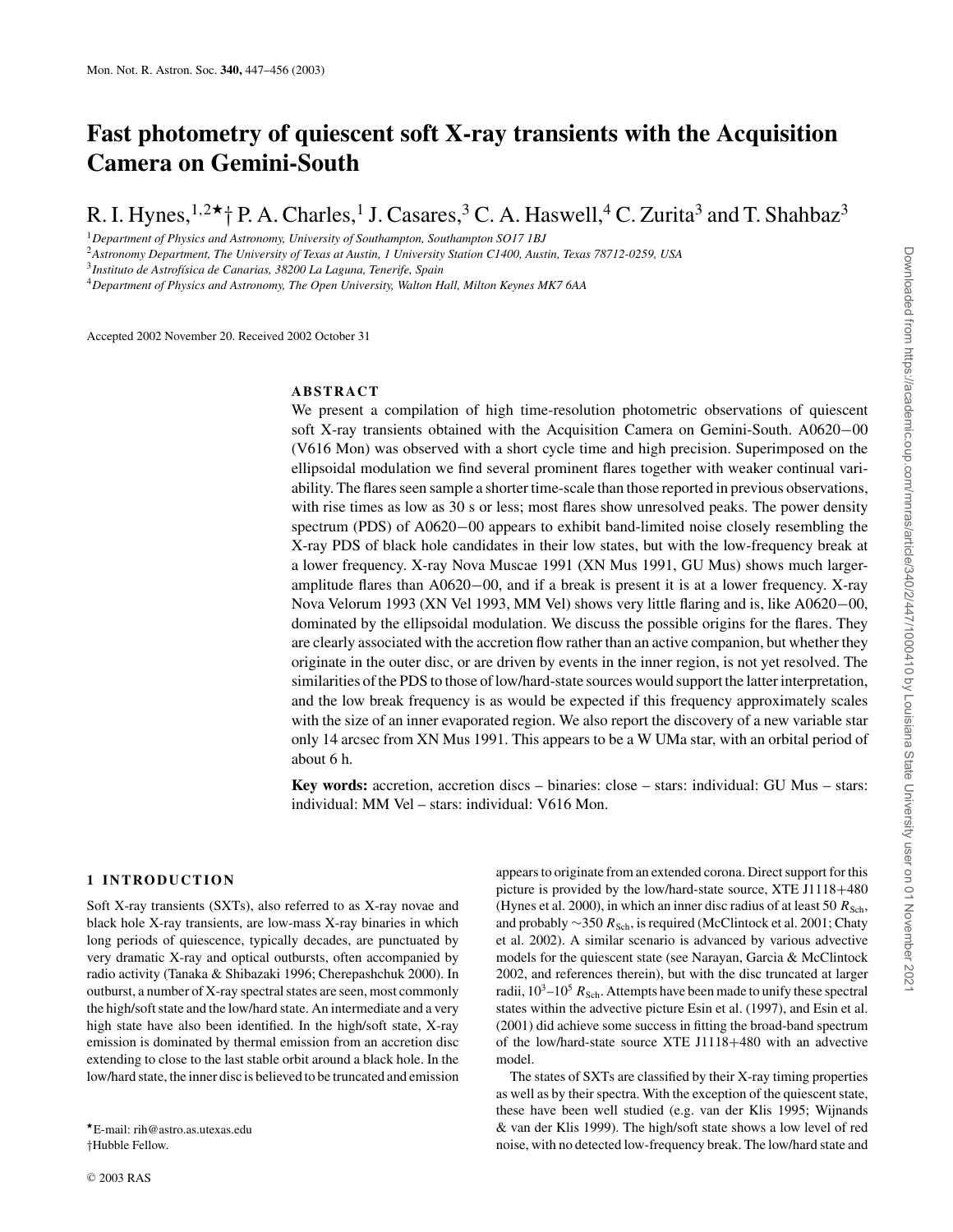|  |  |  |  | <b>Table 1.</b> Log of Gemini-South AcqCam observations. |
|--|--|--|--|----------------------------------------------------------|
|--|--|--|--|----------------------------------------------------------|

| Object       | Date        | UT range      | Exposures         | Airmass     | Seeing      | (V)  |
|--------------|-------------|---------------|-------------------|-------------|-------------|------|
| $A0620 - 00$ | 2001 Dec 15 | 02:26-06:30   | $1705 \times 6$ s | $1.2 - 1.7$ | $0.6 - 1.0$ | 18.1 |
| XN Mus 1991  | 2002 Jan 11 | $04:32-08:35$ | $219 \times 60 s$ | $1.3 - 1.6$ | $0.5 - 1.1$ | 20.3 |
| XN Vel 1993  | 2002 Jan 15 | $04:23-08:15$ | $425 \times 30$ s | $1.0 - 1.3$ | $0.5 - 0.7$ | 21.7 |

very high state exhibit a higher level of band-limited noise, with a low-frequency break at ∼0.02–30 Hz, and sometimes superposed quasi-periodic oscillations (QPOs). Band-limited noise also appears to be seen in the type 1 Seyfert galaxy NGC 3516 (Edelson & Nandra 1999), but with a much lower cut-off,  $4 \times 10^{-7}$  Hz. This suggests an approximate scaling with black hole mass, and presumably with the scale of the accretion region. The active galactic nucleus (AGN) data do not extend to low enough frequencies to be confident that the break is analogous to the low-frequency break in the low/hard state, however; it could actually correspond to a higher-frequency turnover (Uttley 2002, private communication).

Similar properties might be expected for quiescent SXTs, as the structure of the flow is believed to be similar to that in the low/hard state. Observations of quiescent state variability are much more difficult, however. Sub-orbital variability is known to be present at X-ray energies in the brightest source, V404 Cyg (Wagner et al. 1994; Kong et al. 2002), but even this is faint; only ∼0.15 photon s−<sup>1</sup> are detected with *Chandra*. Variability can be more effectively studied in the optical, where reasonable count rates are possible, and several photometric (Haswell 1992; Pavlenko et al. 1996; Zurita, Casares & Shahbaz 2003) and spectrophotometric (Hynes et al. 2002) studies have been performed. The origin of the variability remains uncertain, however, with plausible possibilities including direct optical emission from an advective region, reprocessed X-ray variability, magnetic reconnection events in the disc, and flickering from the accretion stream impact point. It may be that a combination of these factors are important on different time-scales, and that not all objects are dominated by the same source of variability. It is therefore important to perform a comparative study of the class as a whole to determine if there is just one type of variability or two or more with distinct characteristics. By doing this we can hope to isolate the contribution, if any, from variations in the inner flow and hence probe its nature.

Even in the optical, count rates from existing data are quite low, limiting the time resolution achieved, and severely compromising data quality for fainter objects. As we are studying aperiodic variability, the only good solution to this problem is to increase the count rate with a larger-aperture telescope. Consequently we have embarked upon a survey of fast variability with the Acquisition Camera on Gemini-South. Our main goals are to explore the bright targets on faster time-scales than previously possible, and to study variability effectively even in faint objects. We present here high time-resolution data on the bright prototypical SXT, A0620−00 (V616 Mon), together with lower-resolution light curves of the fainter objects X-ray Nova Muscae 1991 (XN Mus 1991, GU Mus) and X-ray Nova Velorum 1993 (XN Vel 1993, MM Vel).

#### 2 OBSERVATIONS

Photometric observations of the three quiescent SXTs were obtained in service mode with the Acquisition Camera (AcqCam) on Gemini-South on 2001 December 15 and 2002 January 11 and 15. A *V* filter was used with exposures between 6 and 60 s. The minimum deadtime was primarily dictated by the charge-coupled device (CCD) readout time, 1.7 s, but a variable additional delay was involved in data transfer. The typical actual deadtime between exposures was about 2.2 s. Full details are given in Table 1. Routine bias and dark subtraction and flat-fielding corrections were applied to all the data before distribution and appear satisfactory.

A0620−00 and XN Mus 1991 were relatively bright compared to the background and are not crowded (no significant contaminating stars closer than 5 arcsec). These were therefore straightforward to analyse. Light curves of each object and several comparison stars were extracted using aperture photometry. For A0620−00, a weighted mean of the magnitudes of two nearby brighter comparisons was used for differential photometry; for XN Mus 1991, four brighter comparisons were used. In each case, two fainter nearby non-variable comparisons of the same brightness as the target were used to check the photometric accuracy. The photometric apertures (0.7 arcsec for A0620−00, and 0.6 arcsec for XN Mus 1991) were chosen to minimize the variance in the light curve of one of the faint comparison stars. From these comparisons we estimate  $1\sigma$ accuracies of 0.8 per cent per exposure for the flux light curve of A0620−00 and 1.7 per cent for XN Mus 1991.

XN Vel 1993 was more problematic, as it lies close to a brighter star. Fortunately, the seeing was good: 0.5–0.7 arcsec full width at half-maximum (FWHM) for most of the run, with a few images at the beginning with FWHM up to 0.9 arcsec. An additional complication was that the immediate field of XN Vel 1993 was located close to the seam between the two halves of the detector. To minimize the effect of this on sky estimates, we interpolated over the gap. XN Vel 1993 itself was not affected and we did not use any stars that were on the seam as either point spread function (PSF) or comparison stars. Photometry of XN Vel 1993 and a number of comparison stars was obtained by PSF fitting using the IRAF1 implementation of DAOPHOT. PSF fitting with AcqCam data is difficult, as the camera optics yield a position-dependent PSF. This can largely be dealt with by choosing many PSF stars surrounding the objects of interest and modelling position dependence. We restricted the analysis to the immediate region of XN Vel 1993, with seven suitable PSF stars, and allowed only linear variations (with respect to *x* and *y*) in the PSF; there were too few PSF stars to use a higher-order model. This process did leave small residuals in the core of the PSF of the brighter stars, but the wings are well subtracted. Fortunately, in most of our images, XN Vel 1993 is sufficiently resolved from the brighter star that the latter should not be a significant problem. For the images at the beginning of the run, however, the poorer seeing caused problems, and these images were excluded from the extracted light curve. Excluding these points, the extracted light curves were insensitive to whether a variable PSF was used or not, and to the adopted fitting radius. Consequently we believe that the light curve of XN Vel 1993 is not

<sup>1</sup> IRAF is distributed by the National Optical Astronomy Observatories, which are operated by the Association of Universities for Research in Astronomy, Inc., under cooperative agreement with the National Science Foundation.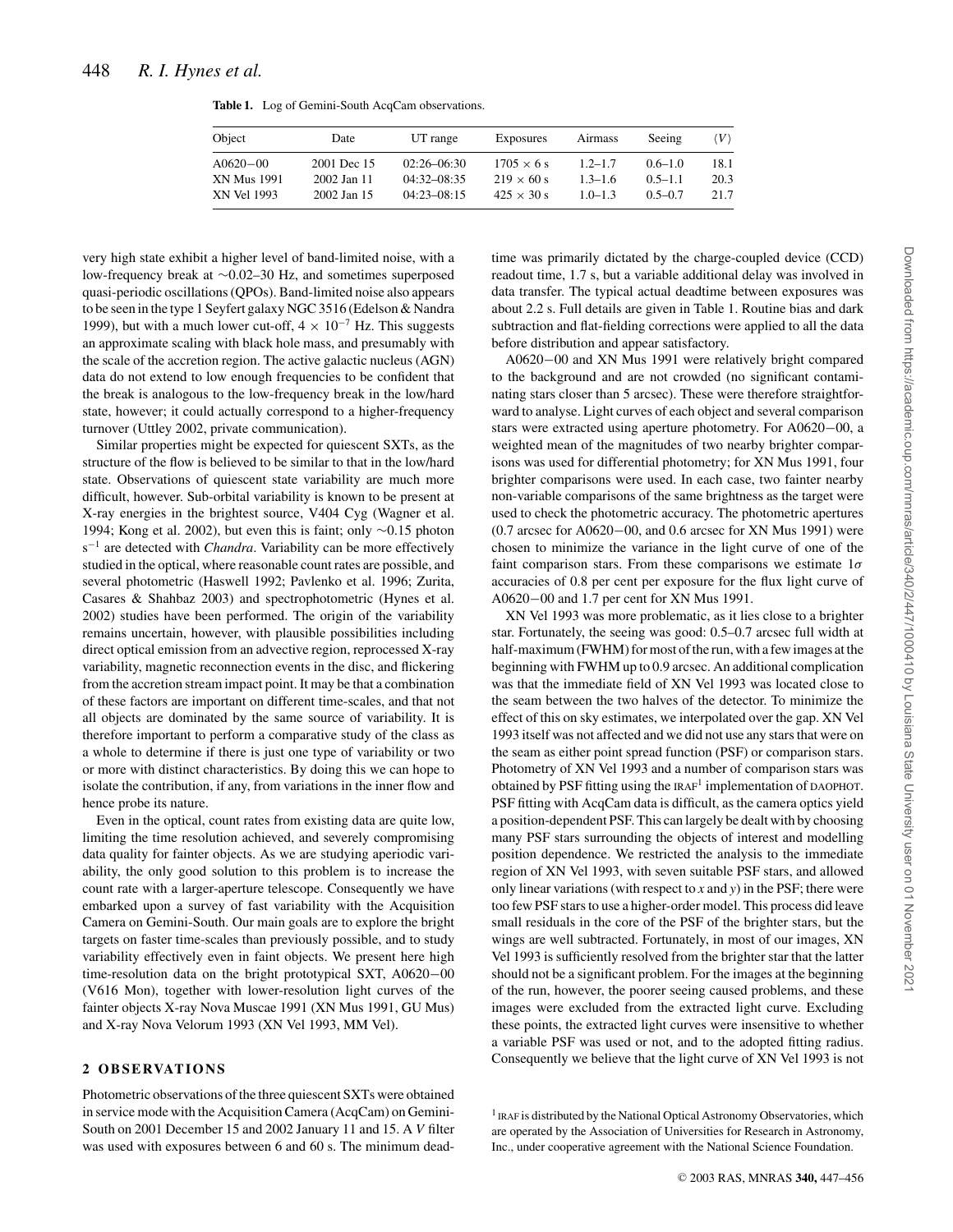significantly contaminated by difficulties in the fitting. Differential photometry was performed with respect to six nearby comparison stars, all brighter than XN Vel 1993 and relatively isolated. Another comparison star of similar brightness to XN Vel 1993 was extracted. Both the formal errors and the scatter in the comparison light curve give a  $1\sigma$  uncertainty of 0.9 per cent for this star. Since XN Vel 1993 is blended, it is subject to larger errors; the formal error estimate is 1.1 per cent.

For all three objects, an approximate photometric calibration was applied with respect to several standard fields observed at low airmass on the same night. Colour terms were neglected, as the targets were observed in a single band only.

#### **3 LIGHT CURVES**

#### **3.1 A0620**−**00**

The light curve of A0620−00 is shown in Fig. 1. It is clearly dominated by the ellipsoidal modulation due to the distortion of the companion star (cf. McClintock & Remillard 1986). Since this is not associated with accretion variability, we should remove this to isolate the flares. We do this in a comparable way to Zurita et al. (2003), by approximating it with two sine waves at the orbital frequency and its first harmonic. Most of the modulation is at the first harmonic, but the fundamental provides for a variation in the minima and/or maxima. For an ideal pure ellipsoidal modulation, the maxima are equal, but the minima differ. In practice, light curves of quiescent SXTs in general, and A0620−00 in particular, often exhibit unequal maxima as well (e.g. Haswell 1996; Leibowitz, Hemar & Orio 1998). This may be due to distortion of the orbital light curve by light from the stream impact point, starspots and/or persistent superhumps; the latter definitely appear to be seen in one source, XTE J1118+480, albeit in the last stages of outburst decline rather than true quiescence (Zurita et al. 2002). We consider both cases. For the pure ellipsoidal light curve we fix the relative phases of the sine



**Figure 1.** Light curve of A0620−00. The abscissa is orbital phase with respect to the ephemeris of Leibowitz et al. (1998). A small, ∼0.05, phase offset is present. The comparison star has the same average brightness as A0620−00, but has been offset downwards by 0.15 units for clarity. The fits to the ellipsoidal modulation are based on a double sinusoid (fundamental on the orbital period plus first harmonic). In the equal-maxima case, the phases of the sinusoids have been fixed to produce a light curve like a pure ellipsoidal case. In the unequal case, the phasing is allowed to float to fit the data better, as appropriate if the orbital light curve is distorted by other effects. Letters indicate the regions expanded in Fig. 2.



**Figure 2.** Close-up view of a selection of flares in A0620−00. The ellipsoidal modulation has been subtracted and replaced by its average value. Time and flux scales are the same for easy comparison of flare amplitudes and durations. The zero-points of elapsed time are arbitrary. Numbered flares have their properties summarized in Table 2.

waves to produce equal maxima. We also allow the phases to vary independently. We use an iterative rejection scheme to fit the lower envelope of the light curve approximately, by rejecting points more than  $2\sigma$  above the fit, then refitting. This is repeated until no new points are rejected. We show the results of the fitting in Fig. 1. Allowing the maxima to differ does improve the fit somewhat, but the difference is not dramatic.

Superposed on the ellipsoidal modulation are many rapid flares; the strongest are shown in Fig. 2 and Table 2. Similar flares in A0620−00 have been reported by Haswell (1992) and Zurita et al. (2003). We sample events of shorter duration, however; both of the previous studies had a time resolution of 30–40 s, which would barely have resolved our shortest events. For the most prominent and distinct flares shown in Fig. 2, we have estimated some characteristics of each flare: the peak amplitude, equivalent duration (cf. Zurita et al. 2003), and rise and decay e-folding time-scales, based on an exponential fit. These are not a representative sample, as they are selected to be the most extreme, best-defined events. It can be seen that these flares lie at the extreme low end of the distribution of equivalent durations presented by Zurita et al. (2003). The e-folding time-scales are typically 30–80 s, although one event (flare 4) rises much more rapidly than this. There is no consistent asymmetry to

**Table 2.** Properties of selected individual flares from A0620−00. The peak is defined as a fraction of the mean level. The equivalent duration is the total counts in the flare divided by the mean counts. The rise and decay times are e-folding times from exponential fits to the rising and decaying segments of the flare profile.

| Flare<br>No. | Peak | Equivalent<br>duration (s) | Rise<br>time(s) | Decay<br>time(s) |  |
|--------------|------|----------------------------|-----------------|------------------|--|
|              | 0.05 | 2.8                        | 30              | 76               |  |
| 2            | 0.10 | 9.5                        | 29              | 69               |  |
| 3            | 0.05 | 4.0                        | 80              | 39               |  |
| 4            | 0.06 | 6.2                        |                 | 81               |  |
|              | 0.12 | 7.7                        | 34              | 32               |  |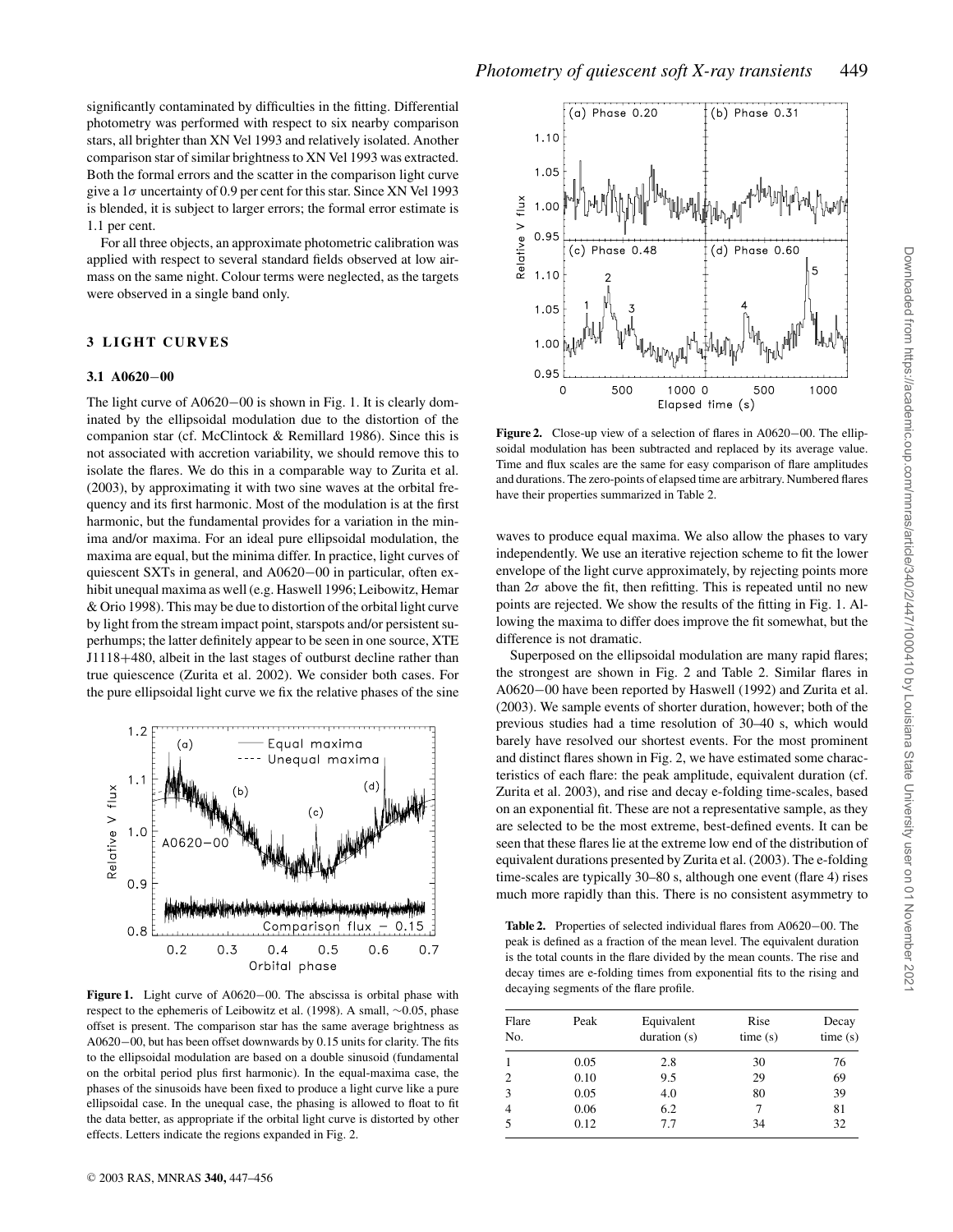**Table 3.** Properties of Gemini light curves.  $v_{obs}$  is the spectroscopic veiling.  $v_d$  is the contribution due to the *non-variable* disc light.  $\bar{z}_f$  is the mean flare flux and  $\sigma_z$  its standard deviation, both expressed as a fraction of the mean flux.  $\sigma_z^* = \sigma_z/v_d'$  and  $\eta$  is the fraction of the average veiling due to the flares.

| Object                            | $v_{\rm obs}$                                                      | $v_{d}$              | Zf            | $\sigma$ -    | $\sigma$ *   |              |
|-----------------------------------|--------------------------------------------------------------------|----------------------|---------------|---------------|--------------|--------------|
| $A0620 - 00$                      | $6 \pm 3$ (H $\alpha$ ), $17 \pm 3$ (H $\beta$ )                   | $12 + 3$             | 0.009         | 0.015         | 0.12         | 0.07         |
| <b>XN Mus 1991</b><br>XN Vel 1993 | $\sim$ 54 (5000 Å), 15 ± 6 (6400 Å)<br>$65 \pm 5 (6300 \text{ Å})$ | $26 + 4$<br>$64 + 5$ | 0.23<br>0.024 | 0.14<br>0.023 | 0.56<br>0.04 | 0.47<br>0.04 |



**Figure 3.** Light curve of XN Mus 1991. The abscissa is orbital phase with respect to the ephemeris given in Shahbaz et al. (1997). The comparison star has the same average brightness as XN Mus 1991, but has been offset downwards by 0.3 units for clarity. The dashed line indicates the expected ellipsoidal modulation. This is not consistent with the data, but allowing an 0.12 phase offset (solid line) improves the situation.

the flares, although individual events may be asymmetric; again the most extreme behaviour is shown by flare 4. We have also characterized the activity level of the light curve using similar nomenclature to Zurita et al. (2003) in Table 3.

#### **3.2 X-ray Nova Mus 1991**

The light curve of XN Mus 1991 is shown in Fig. 3. Large-amplitude aperiodic variability is dominant, to the extent that any contribution from an ellipsoidal variation is not obvious in these data, and cannot be fitted. Ellipsoidal modulations have previously been reported with a full amplitude in *B* + *V* of ∼0.2–0.35 mag (Remillard, McClintock & Bailyn 1992; Orosz et al. 1996). Their apparent absence is probably due to a combination of large flare amplitude, small ellipsoidal amplitude and relatively long orbital period. We show in Fig. 3 the expected modulation, assuming the ephemeris of Shahbaz, Naylor & Charles (1997) and a full amplitude of 0.27 mag. It clearly is not consistent with the data. However, there may be an error in extrapolating the ephemerides over several years, as appeared to be the case for A0620−00; using the formal error estimate of Shahbaz et al. (1997), this corresponds to an uncertainty of 0.06 in phase at our epoch. Fig. 3 also shows the effect of including a phase offset of 0.12 (i.e.  $2\sigma$ ), which is not unreasonable. The agreement with the lower envelope of the data is now acceptable; and with this allowed for, our data are consistent with an ellipsoidal amplitude comparable to that previously reported. There are too few points defining the lower envelope to fit reliably a model with both phase and amplitude variable, however, so we neglect the rel-



**Figure 4.** Light curve of XN Vel 1993. The abscissa is orbital phase with respect to the updated ephemeris derived by Gelino (private communication). The comparison star has almost the same average brightness as XN Vel 1993, but has been offset downwards by 0.3 units for clarity. The fits to the ellipsoidal modulation are based on a double-sinusoid model exactly as described for A0620−00.

atively small ellipsoidal contribution in subsequent sections unless explicitly noted. Since the flaring in XN Mus 1991 is of such large amplitude, relative to the ellipsoidal contribution, this should not introduce a large error.

Since the time resolution was much less than for A0620−00, we cannot study rise and decay time-scales of flares so readily, although relatively fast time-scales are clearly present. For example, the large and extended flare at the end of the observation represents a net increase of about 40 per cent, with an e-folding time of ∼50 s. As for A0620−00, the activity level of the light curve is characterized in Table 3 to allow comparison with the results of Zurita et al. (2003).

#### **3.3 X-ray Nova Vel 1993**

The light curve of XN Vel 1993 is shown in Fig. 4 phased on the new ephemeris of Gelino (private communication). This is dominated by an apparent ellipsoidal modulation (cf. Shahbaz et al. 1996). Superposed on the ellipsoidal modulation, there do appear to be some flares. The flare amplitude is much less than in XN Mus 1991, but is comparable to that seen in A0620−00. Parameters of the detrended variability are summarized in Table 3.

#### **4 POWER DENSITY SPECTRA**

#### **4.1 A0620**−**00**

To quantify the range of time-scales present, we calculate a power density spectrum (PDS), after removing the fitted ellipsoidal modulation from the light curve. Since the sampling was not perfectly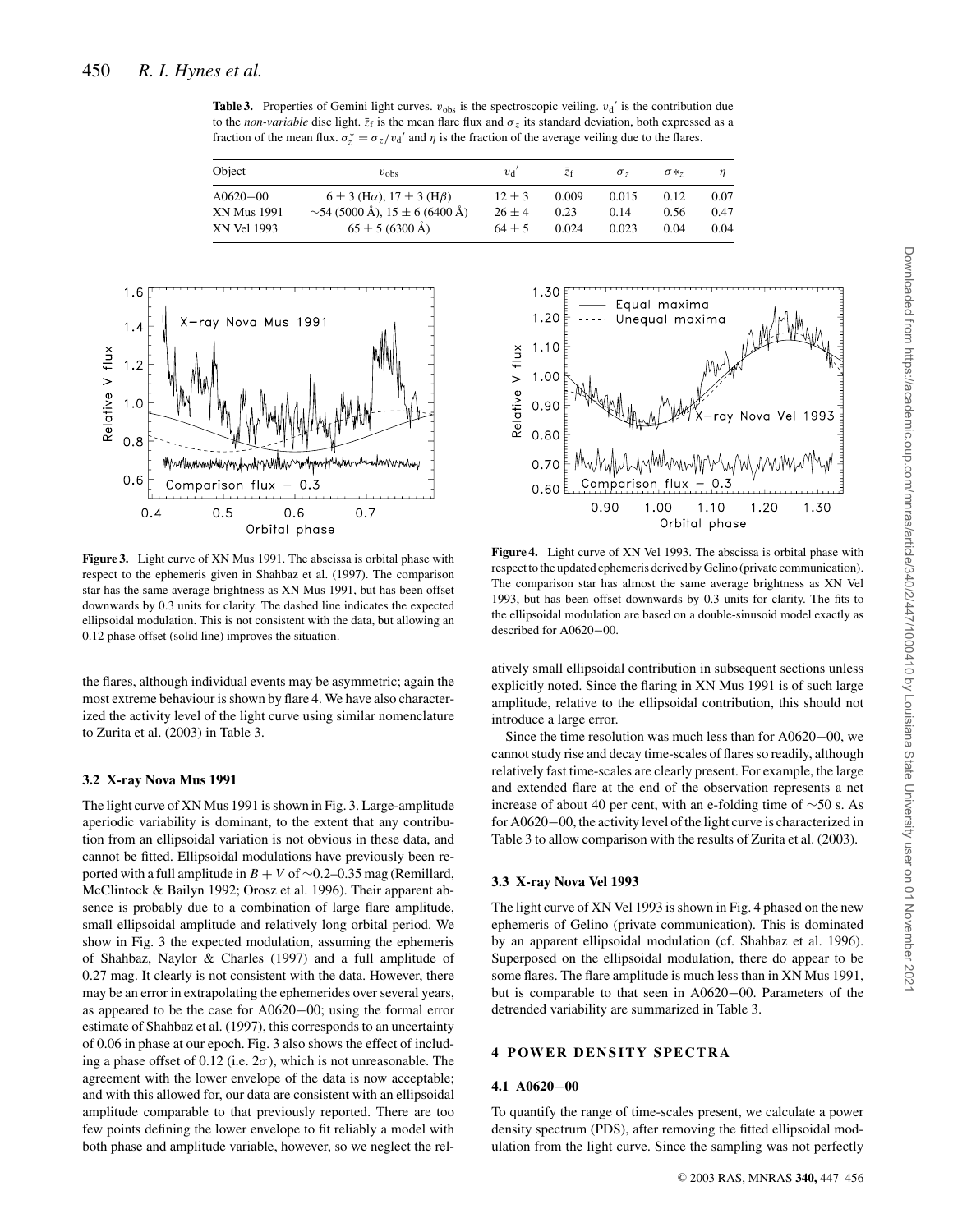

**Figure 5.** PDSs of A0620−00 and XN Mus 1991. The white noise component, fitted at the highest frequencies, has been subtracted. The fitted red noise slopes are −1.52 for A0620−00 and −1.56 for XN Mus 1991. The break frequency in A0620–00 is at  $9.5 \times 10^{-4}$  Hz, corresponding to a timescale of ∼20 min. For XN Mus 1991, filled squares indicate the PDS of the raw light curve, and the open squares indicate the effect of removed the representative ellipsoidal modulation shown in Fig. 3.

uniform, we calculate a Lomb–Scargle periodogram (see Press et al. 1992 and references therein) and normalize it in the same way as is common for Fourier transform PDS. Following the suggestion of Papadakis & Lawrence (1993), we bin and fit the PDS in logarithmic space, i.e. each bin is evaluated as  $\langle \log p \rangle$  rather than  $\log \langle p \rangle$ , and we then fit to the values of  $\langle \log p \rangle$ . Errors on the binned logarithmic power are estimated from the standard deviation of points within the bin. White noise has been estimated and subtracted by fitting the highest frequencies with a white noise plus red noise model, but the white noise was not large, since the photometric precision was good.

The derived PDS is shown in Fig. 5. At higher frequencies we see a well-defined power law. Below 1 mHz, i.e.  $(20 \text{ min})^{-1}$ , this appears to flatten. The overall broken power-law form is strikingly similar to the X-ray PDS of SXTs in the low/hard state, as will be discussed in Section 6.4. To characterize it numerically, we fitted it with a model that has a red noise power law above a break frequency and is flat below that. We derive a power-law slope of  $-1.52$ , similar to low/hard-state SXTs and a break frequency at  $9.5 \times 10^{-4}$  Hz.

There are a number of potential pitfalls with this analysis. In detrending the ellipsoidal modulation, we may have removed lowfrequency accretion variability as well and hence flattened the PDS artificially. Also, with only 4 h of data, the shape of the lowfrequency PDS will be subject to fluctuations due to the individual realizations of the spectrum. Finally there may be some aliasing problems at high frequencies as a result of the deadtime between exposures and the non-uniformity of the sampling. To attempt to quantify these uncertainties, we create simulated light curves with exactly the same sampling and integration times as the real data. We begin with a modelled ellipsoidal light curve, to ensure that the double-sine approximation used does not provide an exact match and that any systematic error introduced by the inadequacy of this model is reproduced by the simulation. This was calculated assuming  $M_X = 10 \text{ M}_\odot$ ,  $q = 0.067$ ,  $i = 40^\circ$ ,  $R_{\text{disc}} = 0.45 R_{\text{L1}}$ . These are arbitrary choices and are only intended to produce a representative simulated light curve; this model was not used to detrend the data. With these parameters, a reasonable agreement was obtained with the observations, however. To this was added a model noise light curve, calculated using the method of Timmer & König (1995). Several models for the PDS were tested: broken power laws with a break close to that observed,  $10^{-3}$  Hz, at the edge of the useful coverage,  $10^{-4}$  Hz, and well outside the range sampled,  $10^{-5}$  Hz. In each case the power-law part of the spectrum was matched to the observed slope and normalization. Light curves were created with 1 s time resolution and binned up so that high-frequency variability would be aliased correctly. We included lower frequency variations than are well sampled by our observations so that red noise leaks would have an effect. Finally Gaussian white noise was added using the errors derived from photometry; for the comparison star these represent the scatter in the data accurately, so the noise level should be comparable to that in the real data.

For each model of the PDS we calculate 1000 simulated light curves and analyse them in exactly the same way as we did the real data. We create individual PDS with the same logarithmic frequency binning used for the data, and then compare the range of PDS obtained with the observations. We find that, if a broken power-law model fitting the observations is input, then the simulated PDS do match the observations (Fig. 6a), i.e. we would not expect such a PDS to be substantially distorted from the input form. If the break is dropped to 10−<sup>4</sup> Hz, then the observed range of the PDS corresponds to an unbroken power law. The output of the simulations preserves this form fairly well, although there is some flattening at low frequencies due to removal of some variability at the orbital frequency and its first harmonic. This flattening is at lower frequencies than the observed break in the PDS of A0620−00, and this model does not agree with the data (Fig. 6b). Only one simulation out of 1000



**Figure 6.** Simulated PDS of A0620−00 compared with the data. The solid line in each panel indicates the average of 1000 simulations. The dashed lines indicate  $1\sigma$  confidence regions for individual points. (a) Our bestfitting broken power-law model, indicating that this is consistent with the data. Systematics due to subtraction of the ellipsoidal modulation and red noise leaks do not distort it substantially from the input model. (b) A case with similar slope, but the break moved to the edge of the observable range, 10−<sup>4</sup> Hz. This is clearly a poor fit.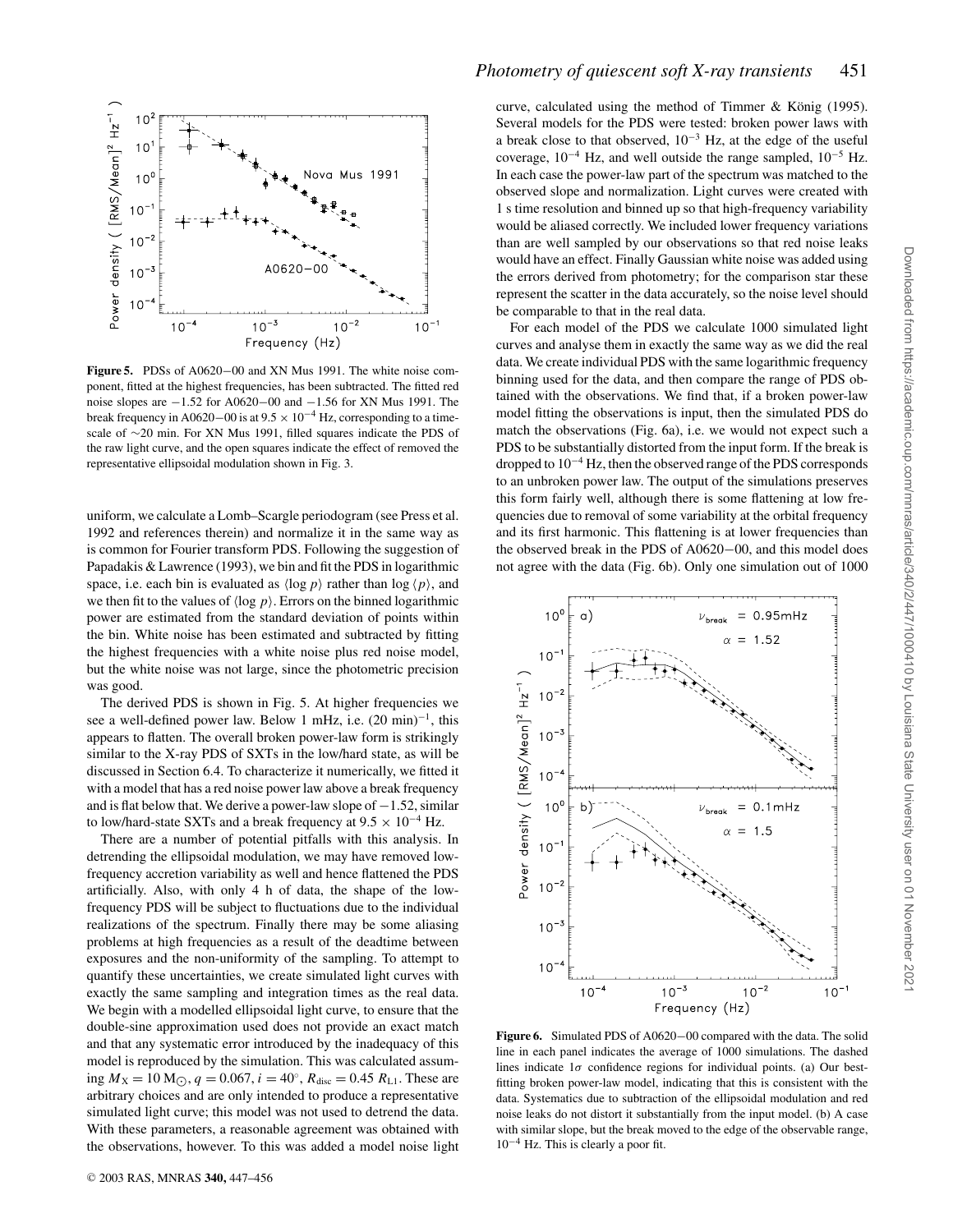produced sufficient flattening that all bins below 10−<sup>3</sup> Hz have a power density below 0.1 Hz−<sup>1</sup> as observed. We also ran simulations with even lower frequency breaks, at  $10^{-5}$  Hz, to allow for the possibility of distortion by strong red noise leaks. These also provided a very poor agreement with the observations. We can therefore reject a model in which the intrinsic PDS breaks at or below the edge of the observed range, and conclude that the break in the PDS is probably real.

#### **4.2 X-ray Nova Mus 1991**

We calculated a PDS for XN Mus 1991 in exactly the same way as for A0620−00. It is also shown on Fig. 5. The PDS of the raw light curve shows no sign of the break seen in A0620−00, instead possessing an unbroken power-law PDS. The slope is very similar to that of A0620–00, however,  $-1.56$ .

Of course, just as subtracting a fitted ellipsoidal modulation from A0620−00 may distort the PDS if some aperiodic power is removed as well, so also an uncorrected ellipsoidal modulation could distort the PDS of XN Mus 1991, although in the opposite sense. To test for this, we also tried subtracting the representative (not fitted) ellipsoidal modulation shown in Fig. 3 from the light curve before calculating the PDS. Since we cannot be confident that this is an accurate model, the resulting PDS may be no more correct that without subtraction, but the differences between them should indicate the sensitivity to the ellipsoidal contribution. We see that a break does emerge, but at a lower frequency than seen in A0620−00. Without being sure of the ellipsoidal contribution, we cannot claim that this break is real, but we can say that any break in the PDS of XN Mus 1991 must be at  $\leq 3 \times 10^{-4}$  Hz. Removing the ellipsoidal contribution also flattens the PDS somewhat, as it otherwise introduces a red leak across a range of frequencies which steepens the PDS.

#### **4.3 X-ray Nova Vel 1993**

We attempted to calculate a PDS for XN Vel 1993, but the combination of low count rate and low variability amplitude meant that it was not well defined over a useful frequency range. There is little prospect of substantially improving on this, unless XN Vel 1993 were caught in a state showing a higher level of flaring.

#### **5 A SERENDIPITOUS VARIABLE STAR DISCOVERY**

One of the potential comparison stars we examined for XN Mus 1991 was revealed to be itself a variable. This is about 14 arcsec south-south-west of XN Mus 1991, at RA =  $11^{\text{h}}26^{\text{m}}25.3 \pm 0.2$ , Dec.  $= -68°40'44''5 \pm 1''0$  (J2000), based on interpolation between 18 surrounding USNO A2.0 stars (Monet 1998). From an approximate photometric calibration we estimate  $\langle V \rangle = 20.5$ , where the average is obviously over the observed light curve, not a whole cycle. It displays a smooth modulation rather than erratic variability, reminiscent of W UMa contact binaries (Fig. 7). From the maximum and minimum, which are fully observed, a full amplitude of 0.37 mag is measured. The later incomplete maximum, however, suggests an asymmetric higher peak, and a full amplitude of  $\gtrsim$  0.40 mag. Of course, if the other minimum is deeper, then the full amplitude will be even larger. The period of the modulation is either  $2.87 \pm 0.02$  h if single-peaked, or  $5.73 \pm 0.03$  h if double-peaked. The latter seems more likely, given the unequal maxima observed, and is a typical period for a W UMa star (Maceroni & van't Veer 1996). The asymmetric maxima are quite common to this class of objects (e.g. Davidge & Milone 1984, and references therein) and



Figure 7. (a) The immediate field of XN Mus 1991, marked X, from one of our best images. The new variable is marked V. Stars C1 to C4 were combined as a reference for differential photometry of both stars. Stars C5 and C6 were used to check the extraction and to estimate errors; C6 is shown on light curves, as it is closer to the brightness of XN Mus 1991. (b) Light curve of the new variable star. The same comparison star as was used for XN Mus 1991, namely C6, has been shown; this is somewhat brighter than the new variable.

are often attributed to starspots on these active late-type binaries. The difference we see,  $\gtrsim 0.037$  mag, is comparable to that seen in other systems, and indeed the same difference as in the prototype, W UMa (e.g. Maceroni & van't Veer 1996). In short, it is most likely that this variable is a W UMa binary, or a related type. A more comprehensive study, based on several cycles of variability, would be needed to draw a more confident conclusion. Such a study would likely be possible with existing images already obtained to study ellipsoidal modulations in XN Mus 1991, as most such images should also include the new variable.

#### **6 DISCUSSION**

#### **6.1 What determines the variability amplitude?**

Zurita et al. (2003) compared observed levels of variability with various system parameters. The only correlation they found was with the binary inclination, but, as they explain, this is somewhat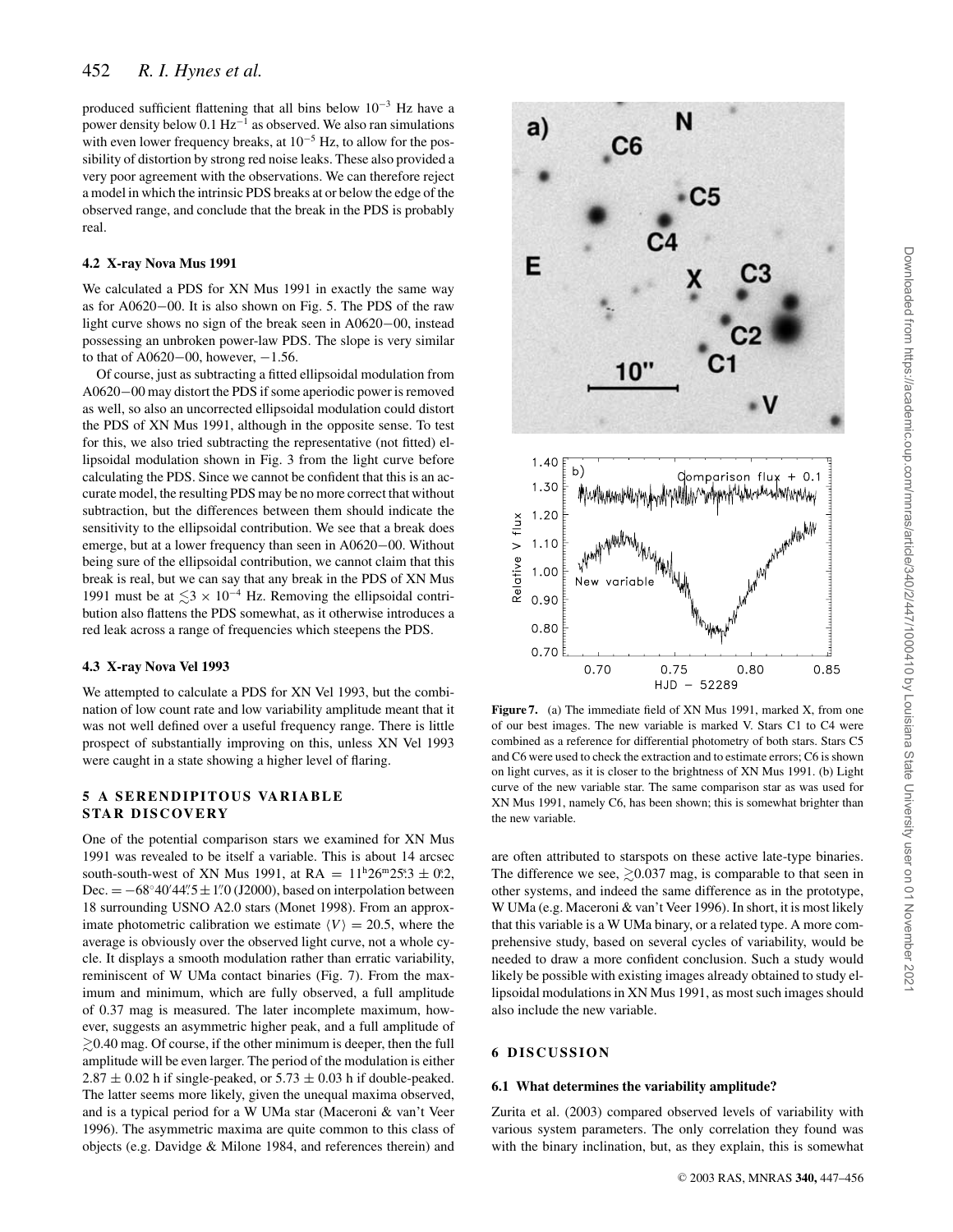

**Figure 8.** Correlation between the fractional variability and the fractional contribution of disc light. Open circles are from Zurita et al. (2003), filled circles are from this work, and triangles are *spectroscopic* observations from Hynes et al. (2002). The sources are: 1, A0620−00; 2, GS 2000+25; 3, V404 Cyg; 4, Cen X-4; 5, GRO J0422+32; 6, XN Mus 1991; 7, XN Vel 1993. The dashed line is a linear fit, passing through the origin, to all of the photometric points except that of XN Vel 1993.

misleading. This is because it actually arises from a more fundamental correlation with the veiling; the fractional variability correlates with the fractional contribution of disc light to the total. This is a very sensible result, but not trivial, since it indicates that the variability is associated with the disc, as expected, and not with activity on the companion star.

We illustrate the correlation using both our data and those of Zurita et al. (2003) in Fig. 8. We compare the fractional variability in our detrended light curves ( $\sigma_z$ ) with the observed veiling fraction  $(v<sub>obs</sub>)$ . For A0620–00 and XN Vel 1993, we use the detrended light curves with the relative phasing of the two sinusoids left free, but the difference between this and the fixed phasing model was negligible. For XN Mus 1991, the ellipsoidal modulation is not adequately defined by the data so we do not detrend the light curves. Note that points from Zurita et al. (2003) are typically for a redder bandpass than our *V*-band measurements. For the veiling we use observed values based on spectroscopy, interpolating where more than one wavelength is available. The values we use are as collated by Zurita et al. (2003), together with Orosz et al. (1996) and Casares et al. (1997) for XN Mus 1991, and Filippenko et al. (1999) for XN Vel 1993.

A precise correlation between veiling and fractional variability would obviously depend upon a number of assumptions, and violation of these, together with the uncertainty in the measurements, will introduce scatter in the plot. The comparison can only be crude anyway, as the rms variability is not ideal for comparing data sets; it is effectively an integration of the PDS, but the limits of the integration depend on the length of the observation and the time resolution, and hence will vary from data set to data set. The most serious physical assumption is that the veiling source is the same as the flaring source. This might not be the case, for example, if the veiling came from the whole disc, but the flaring only from the inner edge, or the stream impact point. If the flaring source does differ from the veiling source, it could have a different spectrum, and hence it would be invalid to combine *R*- and *V*-band observations in the same plot as we have done. There might also be differences in visibility, with, for example, the disc being foreshortened, but emission from an inner spherical flow being closer to isotropic. This would lead to an inclination-dependent scatter. Finally, intrinsic variations between sources will introduce further scatter. Consequently, it is not surprising that there is significant scatter. In spite of this, a correlation is visible; certainly for objects where the veiling (i.e. the disc contribution) is small, the variability amplitude is always small, as expected.

It is interesting to extend further the comparison beyond optical photometry. Time-resolved observations have also been performed in H $\alpha$  for V404 Cyg (Hynes et al. 2002). These observations are useful because, unlike the optical photometry, they should not show a significant contribution from the companion star; the fractional disc contribution is near unity. We have therefore added the fractional variability from these data to Fig. 8 for comparison. These points do lie relatively close to the line; they certainly continue the sense of the extrapolation. This is not surprising given that Hynes et al. (2002) demonstrated that line and continuum flares in V404 Cyg are correlated. It is possible that *all* optical variability in quiescent SXTs, continuum and line, has a relatively uniform undiluted fractional variability of 20–30 per cent. In fact, the *Chandra* X-ray observation of V404 Cyg also showed a comparable level of variability (Kong et al. 2002).

XN Vel 1993 does appear to show much less variability than expected from the very large veiling (60–70 per cent) estimated by Filippenko et al. (1999). Furthermore, their estimate was done at 6300 $\AA$  and we might expect a *higher* disc fraction in the *V* band. Such a large value does, however, seem difficult to reconcile with the pronounced ellipsoidal modulation that we observe. It could be that the disc was fainter at the time of our observations than when Filippenko et al. (1999) observed it, and hence that the veiling is less. We should also consider, however, that the veiling estimate for XN Vel 1993 is probably the least certain of those in the sample. It is faint, and the existing spectra were heavily blended with the bright star (more so than for our photometry). The spectral type is not well determined; Filippenko et al. (1999) use an M0 template to estimate the veiling, but note that the spectral type could be as early as K6. The heavy blending may also result in some contamination of the spectrum of XN Vel 1993 by the brighter star, reducing the validity of the veiling determination further. Consequently, we cannot be confident that XN Vel 1993 does show significantly less variability than the trend suggested by the other sources in Fig. 8.

#### **6.2 Light curves compared**

Since our Gemini observations of A0620−00 and XN Mus 1991 show levels of variability consistent with their veiling, and they have similar orbital periods (7.8 and 10.4 h, respectively), we might expect that the characteristics of the variability, such as the range of time-scales present, should be similar; the only major differences between the observed variability properties should be in the amount of dilution by the non-varying light from the companion star. Some difference is already suggested by the PDS shown in Fig. 5; below 1 mHz, the PDS of A0620−00 appears to flatten, while that of XN Mus 1991 does not. Above 1 mHz, however, the PDSs are similar apart from the differing normalizations. The PDS is never the whole story, however, as phase information is not preserved. We therefore should also directly compare the light curves. Superficially, at least, these look very different. We must be a little careful, however; in XN Mus 1991, the ellipsoidal modulation is weaker and the flaring much stronger than in A0620−00. The prolonged flares seen in XN Mus 1991 might, if scaled down in amplitude and superposed on a strong ellipsoidal modulation, appear to be undetectable or look like residuals to the fit to the modulation rather than real flares. Equally, the short, sharp flares in A0620−00 would be less striking when observed at lower time resolution. A more realistic comparison is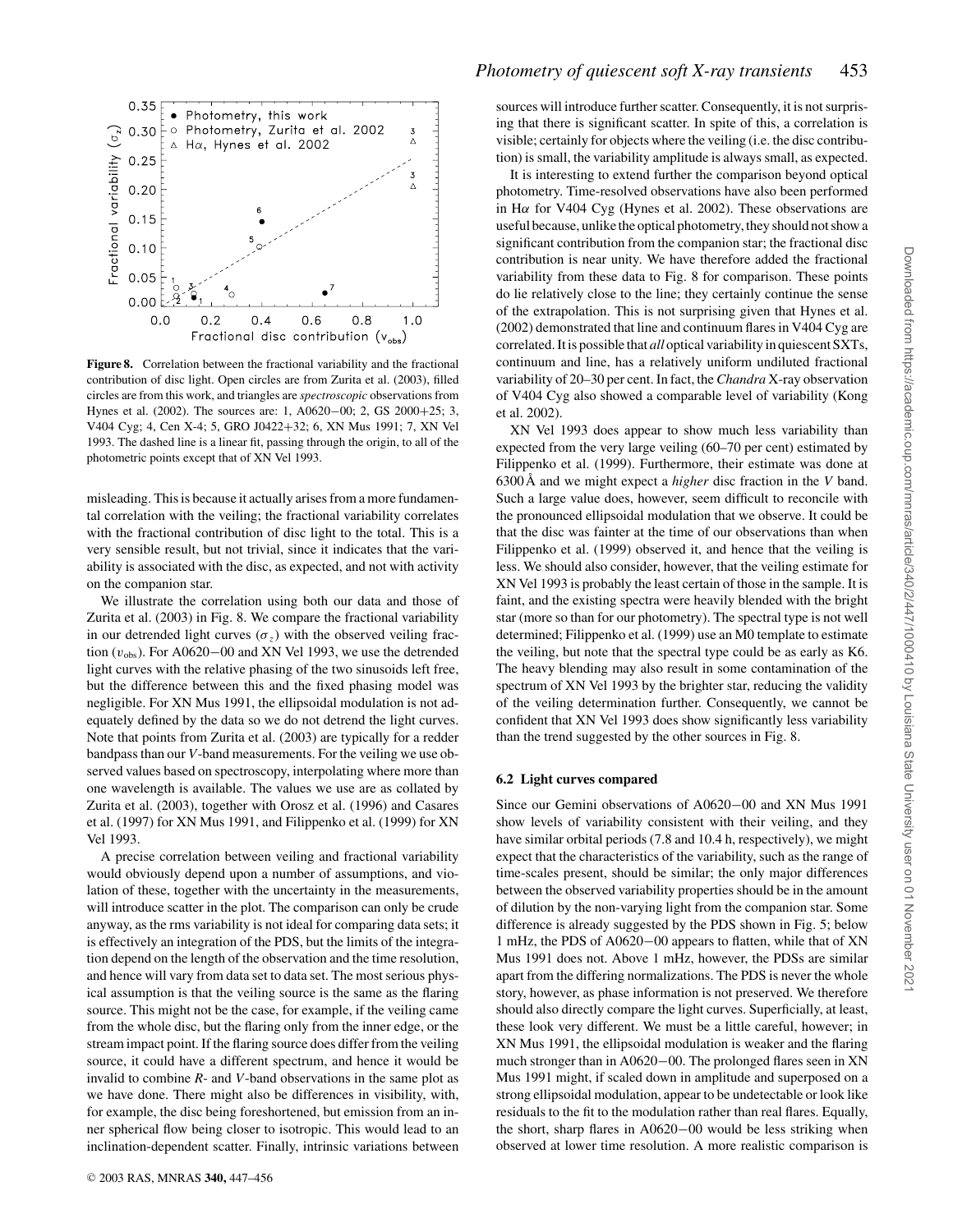

**Figure 9.** A less biased comparison between the light curves of A0620−00 and XN Mus 1991. The light curve of A0620−00 has been rebinned to the same time resolution as that of XN Mus 1991. The XN Mus 1991 light curve has been scaled down to what would be expected for the lower veiling of A0620−00, and an ellipsoidal model appropriate to A0620−00 has been added.

therefore to rebin the A0620−00 light curve by a factor of 4 (giving a cycle time of about 32 s, the same as used for XN Mus 1991), and scale the variations seen in XN Mus 1991 down to the same red noise power and superpose them upon an ellipsoidal modulation.

The results are shown in Fig. 9. After applying this processing to the light curve of XN Mus 1991, it does look more similar in character to that of A0620−00. The drop at the beginning of the light curve now blends indistinguishably with the synthetic ellipsoidal modulation. The strong, broad feature near the end is still visible, though less dramatic. At higher frequencies, however, one could easily believe that the two light curves are of the same source, in the same state. This analysis therefore supports the assertion that some of the very obvious differences between the light curves, at least of sources of similar orbital period, do arise from the differing amplitudes of the ellipsoidal and flaring components, which in turn are simply dependent on the viewing geometry. Differences in the low-frequency PDS do suggest some real differences in the variability properties, however, and may give rise to some of the vertical scatter in the correlation plot (Fig. 8). This does not necessarily require that the origins of the variability in A0620−00 and XN Mus 1991 differ; both PDSs can be accommodated in a broken powerlaw model, with the break out of the observable range in XN Mus 1991.

#### **6.3 Is the variability the same as that in cataclysmic variables?**

Further clues to the origin of the variability may be obtained through a comparison with cataclysmic variables (CVs). We might expect the outer regions of the disc to be rather similar in quiescent SXTs and in quiescent dwarf novae (DNe). Hence if the variability originates from magnetic reconnection in the outer disc, or from the hotspot, the variability properties should be similar. Bruch (1992) has compiled rapid photometry of many CVs. If we select from his sample only quiescent dwarf novae, a range of PDS slopes of  $-1.6$  to  $-2.6$  is seen; the best-studied case is SS Cyg, which spans  $-2.0$  to  $-2.6$ . These are systematically steeper than we see, but not by so much as to be conclusive; given only two well-determined SXT PDS, we cannot rule out the possibility that these represent the flattest examples drawn from a similar distribution. The variations in quiescent DNe have *B*-band full amplitudes of 0.18–1.26 mag. The latter is not directly comparable to the rms we measure, but for a Gaussian distribution of magnitudes would correspond to rms variations of 6–50 per cent; this is a crude comparison, but at least enough to see that the amplitudes observed are similar to those in SXTs (Fig. 8). In DNe, as in quiescent SXTs, a range of amplitudes is expected due to dilution of the variability by non-varying light, although, unlike the SXT case, this usually comes from the white dwarf, not from the companion star. Unfortunately, existing observations of quiescent DNe such as those of Bruch (1992) do not adequately sample low frequencies to test for a break in the PDS, although a break has been seen in the VY Scl type CV, KR Aur, during a high state (Kato, Ishioka & Uemura 2002). Thus the PDSs of quiescent DNe and SXTs appear broadly similar, although DNe may exhibit a somewhat steeper slope. This comparison is, however, inconclusive without a larger sample of well-determined PDSs from both classes of objects.

#### **6.4 The significance of band-limited noise**

The presence of band-limited noise in A0620−00, if not an artefact, is intriguing. This form of noise is also seen in low/hard-state SXTs (see Wijnands & van der Klis 1999, and references therein). This is illustrated in Fig. 10 by comparison with the X-ray PDS of the low/hard-state SXT XTE J1118+480 (Hynes et al. 2003). The similarity of the PDS suggests that the optical variability could have a similar origin and might be associated with the central X-ray source, although we cannot say whether it represents direct emission from an advective flow (e.g. self-absorbed synchrotron as predicted by Narayan, McClintock & Yi 1996) or results from heating of the outer disc. Like the quiescent state, the low/hard state is often interpreted as involving a truncated accretion disc with an evaporated central region. An advective model has been successfully applied to XTE J1118+480 (Esin et al. 2001), and with spectral coverage into the extreme ultraviolet (EUV), it was clear in this case that the disc must be truncated (Hynes et al. 2000; McClintock et al. 2001). The most thorough analysis of this data set indicates an inner disc radius of ∼350 *R*<sub>Sch</sub> (Chaty et al. 2002), significantly less than the  $10^3$ – $10^5$   $R_{\text{Sch}}$  usually invoked for the quiescent state (e.g. Narayan, Barret & McClintock 1997).

There are differences in the two PDSs shown in Fig. 10. The normalization is clearly lower in the case of A0620−00, as a fraction of the mean flux, but this is easily understood as its optical light includes a considerable contribution both from the companion star



**Figure 10.** PDS of A0620−00 compared with XTE J1118+480 in outburst (adapted from Hynes et al. 2003).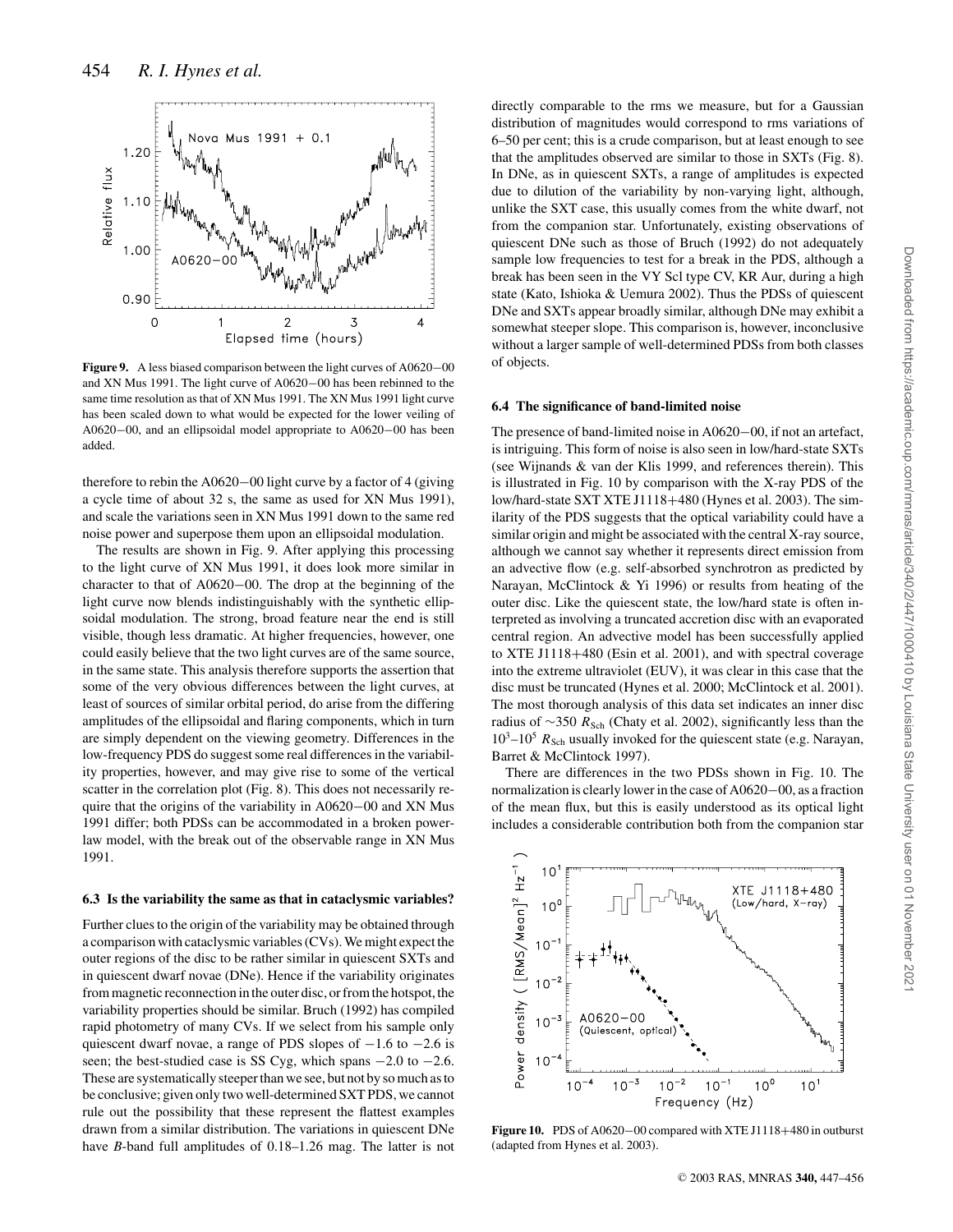and from other parts of the accretion flow which exhibit only very low-frequency variability. There does not appear to be an analogue of the QPO seen in XTE J1118+480, but this is not always present in the low/hard state either. The most significant difference appears to be in the break frequency, which is much lower in A0620−00 than in XTE J1118+480. The origin of the break is not known, but it is plausible to expect that it approximately scales with the size of the inner region. A low break frequency in quiescence would then be expected, since the advective region is expected to be larger. This trend is supported by the much lower break frequency of  $4 \times$ 10−<sup>7</sup> Hz seen in the AGN NGC 3516 (Edelson & Nandra 1999). The simplest expectation would be that the break frequency will scale linearly with the inner disc radius, but this may not actually be the case; it will probably vary with some characteristic length-scale, which could depend on the mass transfer rate or other parameters, as well as the inner disc radius. Consequently there may be additional factors of order unity. If we assume that the relationship is linear, and that the black hole masses in A0620−00 and XTE J1118+480 are similar, then the ratio of break frequencies implies an inner disc radius in A0620–00 of  $\sim$ 1.1 × 10<sup>4</sup>  $R_{\text{Sch}}$ . For comparison, advective models of quiescent SXTs, and specifically of A0620−00, assume an inner radius of  $10^3$ – $10^4$   $R_{Sch}$  (Narayan et al. 1997). Our estimate is obviously very crude, and could be off by a factor of a few, so the agreement with theoretical assumptions is reasonable.

The absence of a break in XN Mus 1991, or its lower frequency, however, challenges this interpretation. If no break is seen to a factor of 3 lower in frequency, then one would naively expect an inner disc radius three times larger,  $3 \times 10^4 R_{\text{Sch}}$ . This seems large, at least for a relatively short-period system such as XN Mus 1991. Consequently, if this interpretation of the break is correct, it seems likely that the break frequency does not scale linearly with radius, and that other factors do come into play. The absence of a clear break in XN Mus 1991 would make sense if the transition radius in A0620−00 was unusually small at the time of observations. Indeed, the absence of a similar break in the PDS of Zurita et al. (2003) requires some variation in the PDS. These considerations obviously reduce the potential value of the break frequency for measuring the transition radius, at least until the mechanism by which it arises is understood.

One mechanism proposed for explaining the flaring in low/hardstate systems involves a cellular automaton model for an accretion disc (or advective flow) in a self-organized critical state (Mineshige, Ouchi & Nishimori 1994a; Mineshige, Takeuchi & Nishimori 1994b). It is assumed that material is injected into a region subject to an instability if the density rises above a critical value; when this occurs an avalanche is triggered and the energy release is manifest as a flare. This model can reproduce a band-limited noise PDS. The break frequency is related to the size of the unstable part of the disc, which has subsequently been identified with an advective region (Takeuchi & Mineshige 1997). Assuming a 10  $M_{\odot}$  black hole, a break frequency of  $\sim 10^{-3}$  Hz implies that the size of the region is ∼3000 *R*<sub>Sch</sub> (Mineshige et al. 1994a), comparable to that obtained by scaling relative to XTE J1118+480. This radius also depends on the temperature and viscosity of the region, so is quite uncertain. Other aspects of the flare behaviour are consistent with such a model, such as the distribution of flare amplitudes and durations (Zurita et al. 2003) and the roughly symmetric flare profiles (Section 3.1) as modelled by Manmoto et al. (1996).

#### **7 CONCLUSIONS**

We have studied short-time-scale flaring in three quiescent SXTs. This flaring is detected in all three sources, at low amplitudes in A0620−00 and XN Vel 1993, and at a much higher level in XN Mus 1991. With the large aperture of Gemini it is possible to observe at higher time resolution than in previous studies. We find that the variability extends to the shortest time-scales observable, with pronounced changes sometimes seen in 30 s or less. This is also indicated by the extension of the red noise component in the PDS to 0.05 Hz or even higher.

A comparison of our observations with those of Zurita et al. (2003) supports their conclusion that the flares are associated with the accretion flow rather than with the companion star. This is clearly shown by a correlation between the variability amplitude and the fractional disc contribution to the spectrum. The amplitude of  $H\alpha$ variations in V404 Cyg is also consistent with the correlation, and it is likely that the line and continuum variations have a related origin.

Compared to quiescent DNe, i.e. the nearest comparable systems not containing a black hole or neutron star, our sources show similar levels of variability, but perhaps with a somewhat flatter PDS. A rigorous comparison will, however, require a larger sample of objects and more intensive observations.

In A0620−00, we detect a low-frequency break in the PDS at  $\sim$ 10<sup>-3</sup> Hz. The PDS overall looks very similar to those of low/hardstate SXTs. If the break frequency scales linearly with the size of an inner evaporated region, then a comparison with XTE J1118+480 suggests that this region has size ~10<sup>4</sup> *R*<sub>Sch</sub> in A0620−00 in quiescence, although there are likely to be other factors involved and this is an extremely crude estimate. No such break is confidently detected in XN Mus 1991; if present, it must be at  $\leq 3 \times 10^{-4}$  Hz. It may be that the break frequency varies from source to source and epoch to epoch, possibly in response to changes in the inner truncation radius of the outer disc. Again, more intensive observations are needed to explore this behaviour.

#### **ACKNOWLEDGMENTS**

RIH would like to thank Phil Uttley for enlightening discussions on power spectral analysis and the perils of red noise leaks, and Tom Marsh for pointing out the similarity of the light curve of the new variable to W UMa stars. Thanks are also due to Wei Cui for extracting the light curve of XTE J1118+480 used in Fig. 10, and to the co-authors of Hynes et al. (2003) for permission to include this in advance of publication. This work is based on observations obtained at the Gemini Observatory, which is operated by the Association of Universities for Research in Astronomy, Inc., under a cooperative agreement with the National Science Foundation on behalf of the Gemini partnership: the National Science Foundation (USA), the Particle Physics and Astronomy Research Council (UK), the National Research Council (Canada), CONICYT (Chile), the Australian Research Council (Australia), CNPq (Brazil) and CONICET (Argentina). We would like to thank Claudia Winge for implementing the observations, performing the pipeline reductions, and advice on the data analysis. RIH, PAC and CAH acknowledge support from grant F/00-180/A from the Leverhulme Trust. RIH is currently supported by NASA through Hubble Fellowship grant #HF-01150.01-A awarded by the Space Telescope Science Institute, which is operated by the Association of Universities for Research in Astronomy, Inc., for NASA, under contract NAS 5-26555.

#### **REFERENCES**

Bruch A., 1992, A&A, 266, 237